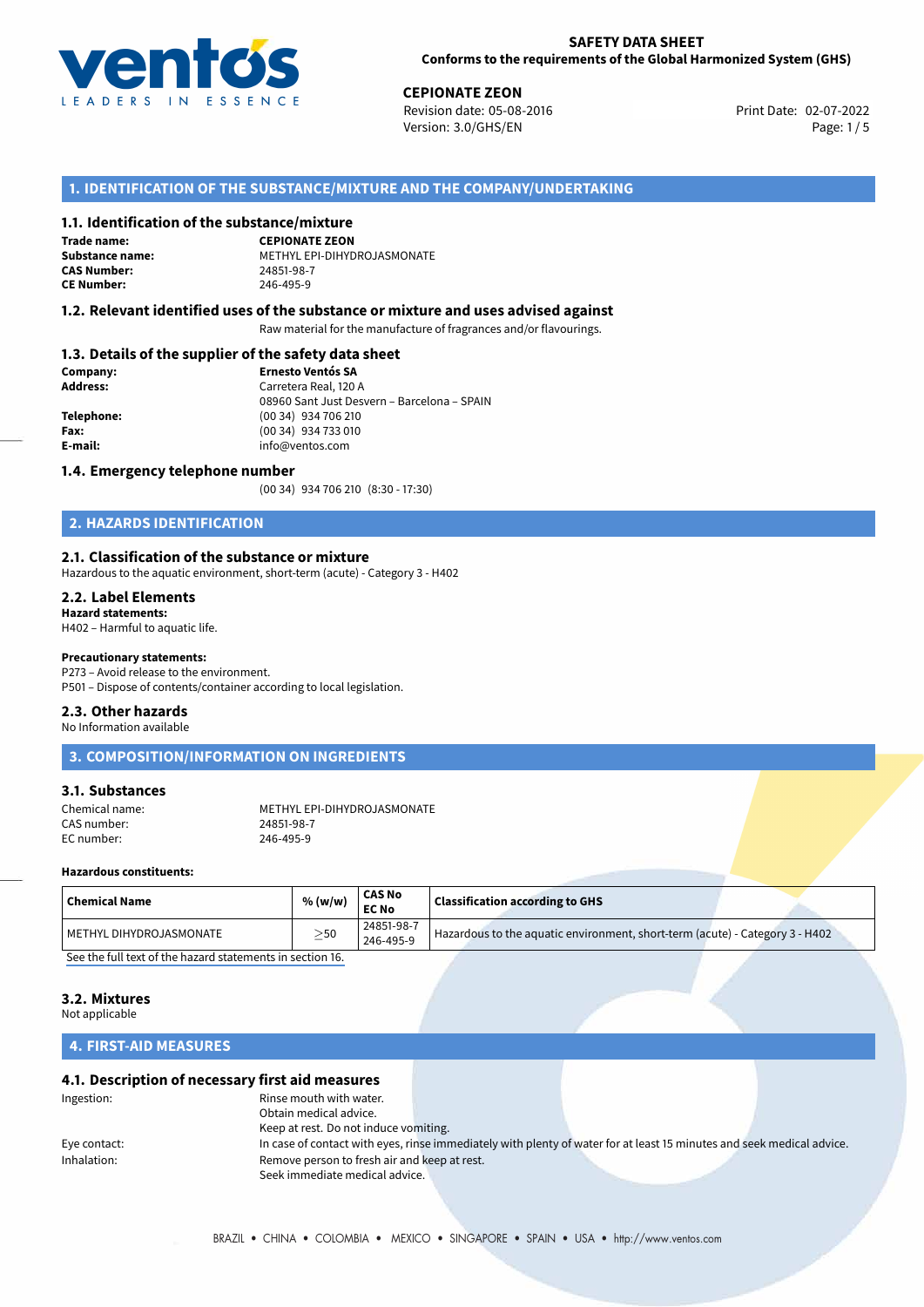

**CEPIONATE ZEON**<br>
Revision date: 05-08-2016 **Print Date: 02-07-2022** Version: 3.0/GHS/EN Page: 2 / 5

Skin contact: Take off immediately all contaminated clothing. Thoroughly wash affected skin with soap and water. Seek medical attention if symptoms persist.

## **4.2. Most important symptoms and effects, both acute and delayed**

No information available.

## **4.3. Indication of any immediate medical attention and special treatment needed**

No information available.

## **5. FIRE-FIGHTING MEASURES**

### **5.1. Extinguishing Media**

Water spray, carbon dioxide, dry chemical powder or appropriate foam. For safety reasons do not use full water jet.

#### **5.2. Special hazards arising from the substance or mixture**

Known or Anticipated Hazardous Products of Combustion: Emits toxic fumes under fire conditions.

#### **5.3. Advice for firefighters**

High temperatures can lead to high pressures inside closed containers. Avoid inhalation of vapors that are created. Use appropriate respiratory protection. Do not allow spillage of fire to be poured into drains or watercourses. Wear self-contained breathing apparatus and protective clothing.

## **6. ACCIDENTAL RELEASE MEASURES**

#### **6.1. Personal precautions, protective equipment and emergency procedures**

Evacuate surronding areas. Ensure adequate ventilation. Keep unnecessary and unprotected personnel from entering. Do not breathe vapor/spray. Avoid contact with skin and eyes. Information regarding personal protective measures: see section 8.

#### **6.2. Environmental precautions**

To avoid possible contamination of the environment, do not discharge into any drains, surface waters or groundwaters.

#### **6.3. Methods and materials for containment and cleaning up**

Cover with an inert, inorganic, non-combustible absorbent material (e.g. dry-lime, sand, soda ash). Place in covered containers using non-sparking tools and transport outdoors. Avoid open flames or sources of ignition (e.g. pilot lights on gas hot water heater). Ventilate area and wash spill site after material pickup is complete.

#### **6.4. Reference to other sections**

Information regarding exposure controls, personal protection and disposal considerations can be found in sections 8 and 13.

#### **7. HANDLING AND STORAGE**

#### **7.1. Precautions for safe handling**

Do not store or handle this material near food or drinking water. Do not smoke. Avoid contact with the eyes, skin and clothing. Wear protective clothing and use glasses. Observe the rules of safety and hygiene at work. Keep in the original container or an alternative made from a compatible material.

#### **7.2. Conditions for safe storage, including any incompatibilities**

Store in tightly closed and preferably full containers in a cool, dry and ventilated area, protected from light. Keep away from sources of ignition (e.g. hot surfaces, sparks, flame and static discharges). Keep away from incompatible materials (see section 10).

### **7.3. Specific end use(s)**

No information available.

#### **8. EXPOSURE CONTROLS AND PERSONAL PROTECTION**

### **8.1. Control parameters**

Components with occupational exposure limits: None known.

#### **8.2. Exposure controls**

Measures should be taken to prevent materials from being splashed into the body. Provide adequate ventilation, according to the conditions of use. Use a mechanical exhaust if required.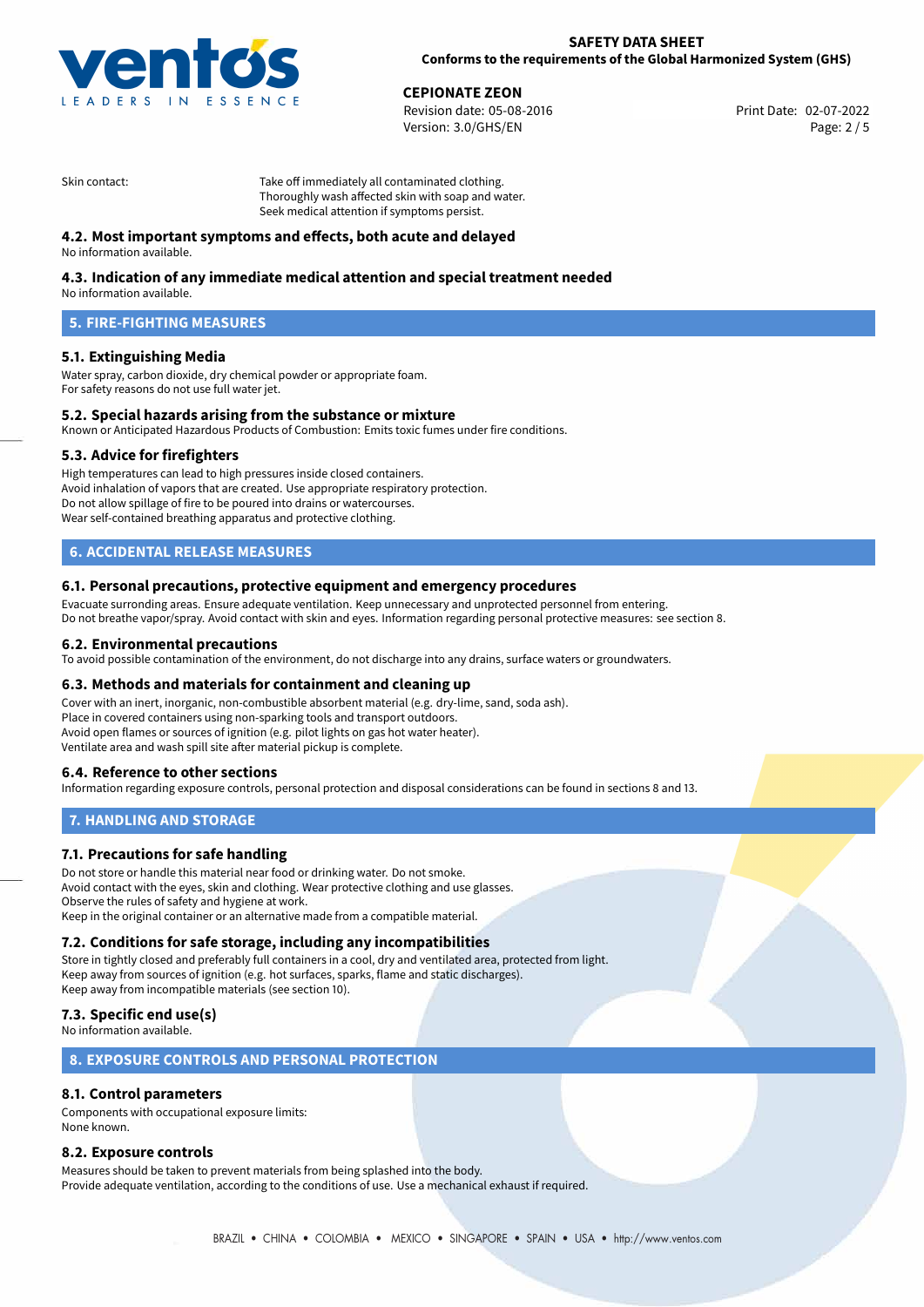

**CEPIONATE ZEON**<br>
Revision date: 05-08-2016 **Print Date: 02-07-2022** Version: 3.0/GHS/EN Page: 3 / 5

#### **8.3. Individual protection measures, such as personal protective equipment**

Eye/Face protection: Chemical safety goggles are recommended. Wash contaminated goggles before reuse. Chemical-resistant gloves are recommended. Wash contaminated gloves before reuse. Body protection: Personal protective equipment for the body should be selected based on the task being performed and the risks involved. Respiratory Protection: In case of insufficient ventilation, use suitable respiratory equipment. Environmental exposure controls: Emissions from ventilation or process equipment should be checked to ensure they comply with environmental protection legislation. In some cases, filters or engineering modifications to the process equipment will be necessary to reduce emissions to acceptable levels.

## **9. PHYSICAL AND CHEMICAL PROPERTIES**

#### **9.1. Information on basic physical and chemical properties**

| Appearance:                            | Liquid                 |
|----------------------------------------|------------------------|
| Colour:                                | Conforms to standard   |
| Odour:                                 | Conforms to standard   |
| Odour theshold:                        | Not determined         |
| pH:                                    | Not determined         |
| Melting point/freezing point:          | Not determined         |
| Boling point/boiling range:            | > 300                  |
| Flash point:                           | 156 °C                 |
| Evaporation rate:                      | Not determined         |
| Flammability:                          | Not determined         |
| Lower flammability/Explosive limit:    | Not determined         |
| Upper flammability/Explosive limit:    | Not determined         |
| Vapour pressure:                       | Not determined         |
| Vapour Density:                        | Not determined         |
| Density:                               | 0,998-1,01 g/mL (20°C) |
| Relative density:                      | $0,998 - 1,01$ (20°C)  |
| Water solubility:                      | 1:1 IN ETHANOL 70°     |
| Solubility in other solvents:          | Not determined         |
| Partition coefficient n-octanol/water: | Not determined         |
| Auto-ignition temperature:             | Not determined         |
| Decomposition temperature:             | Not determined         |
| Viscosity, dynamic:                    | Not determined         |
| Viscosity, kinematic:                  | Not determined         |
| Explosive properties:                  | Not determined         |
| Oxidising properties:                  | Not determined         |
|                                        |                        |

## **10. STABILITY AND REACTIVITY**

#### **10.1. Reactivity**

No hazardous reactions if stored and handled as prescribed/indicated.

### **10.2. Chemical stability**

The product is stable if stored and handled as prescribed/indicated.

#### **10.3. Possibility of hazardous reactions**

No hazardous reactions if stored and handled as prescribed/indicated.

#### **10.4. Conditions to Avoid**

Conditions to Avoid: Excessive heat, flame or other ignition sources.

#### **10.5. Incompatible materials**

Avoid contact with strong acids and bases and oxidizing agents.

#### **10.6. Hazardous decomposition products**

During combustion may form carbon monoxide and unidentified organic compounds.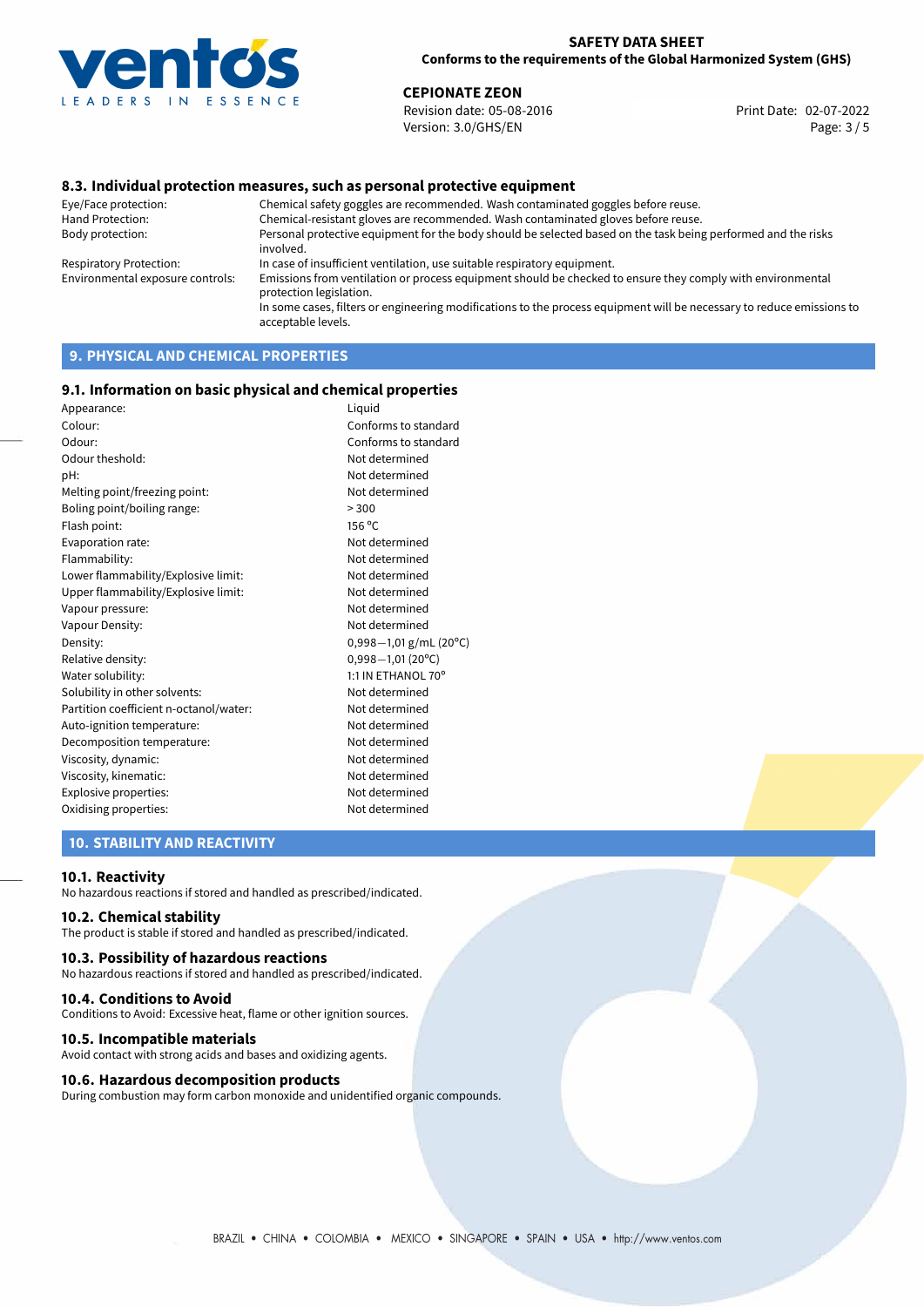

**CEPIONATE ZEON**<br>
Revision date: 05-08-2016 **Print Date: 02-07-2022** Version: 3.0/GHS/EN Page: 4 / 5

## **11. TOXICOLOGICAL INFORMATION**

| Acute toxicity                           | Based on the data available, the criteria for classification are not met. |
|------------------------------------------|---------------------------------------------------------------------------|
| Skin corrosion/irritation                | Based on the data available, the criteria for classification are not met. |
| Serious eye damage/irritation            | Based on the data available, the criteria for classification are not met. |
| <b>Respiratory or skin sensitisation</b> | Based on the data available, the criteria for classification are not met. |
| Germ cell mutagenicity                   | Based on the data available, the criteria for classification are not met. |
| Carcinogenicity                          | Based on the data available, the criteria for classification are not met. |
| <b>Reproductive toxicity</b>             | Based on the data available, the criteria for classification are not met. |
| <b>STOT-single exposure</b>              | Based on the data available, the criteria for classification are not met. |
| <b>STOT-repeated exposure</b>            | Based on the data available, the criteria for classification are not met. |
| <b>Aspiration hazard</b>                 | Based on the data available, the criteria for classification are not met. |

## **12. ECOLOGICAL INFORMATION**

#### **12.1. Toxicity**

**Assessment:** Harmful to aquatic life. **Experimental/calculated data:** No information available.

# **12.2. Degradability**

No information available.

### **12.3. Bioaccumulative potential**

No information available.

## **12.4. Soil mobility**

No information available.

## **12.5. Other adverse effects**

See also sections 6, 7, 13 and 15 Do not allow to get into waste water or waterways.

#### **13. DISPOSAL CONSIDERATIONS**

#### **13.1. Waste treatment methods**

Dispose of in accordance with national and local environmental regulations.

### **14. TRANSPORT INFORMATION**

|                                  | <b>ADR/RID/ADN</b>                | <b>IMDG</b>                       | <b>IATA-ICAO</b>                  |
|----------------------------------|-----------------------------------|-----------------------------------|-----------------------------------|
| 14.1. UN Number                  | Not classified as hazardous goods | Not classified as hazardous goods | Not classified as hazardous goods |
| 14.2. UN Proper Shipping Name    | Not applicable                    | Not applicable                    | Not applicable                    |
| 14.3. Transport Hazard Class(es) | Not applicable                    | Not applicable                    | Not applicable                    |
| 14.4. Packing Group              | Not applicable                    | Not applicable                    | Not applicable                    |
| 14.5. Environmental hazards      | No                                | <b>No</b>                         | No                                |
| <b>Additional information</b>    |                                   |                                   |                                   |

#### **14.6 Special precautions for user**

None known

#### **14.7. Transport in bulk according to Annex II of MARPOL 73/78 and the IBC Code**

No information available

## **15. REGULATORY INFORMATION**

# **15.1. Safety, health and environmental regulations/legislation specific for the substance or mixture**

No information available

## **16. OTHER INFORMATION**

**Full text of the R-phrases, hazard statements and precautionary statements mentioned in section 3:** H402 – Harmful to aquatic life.